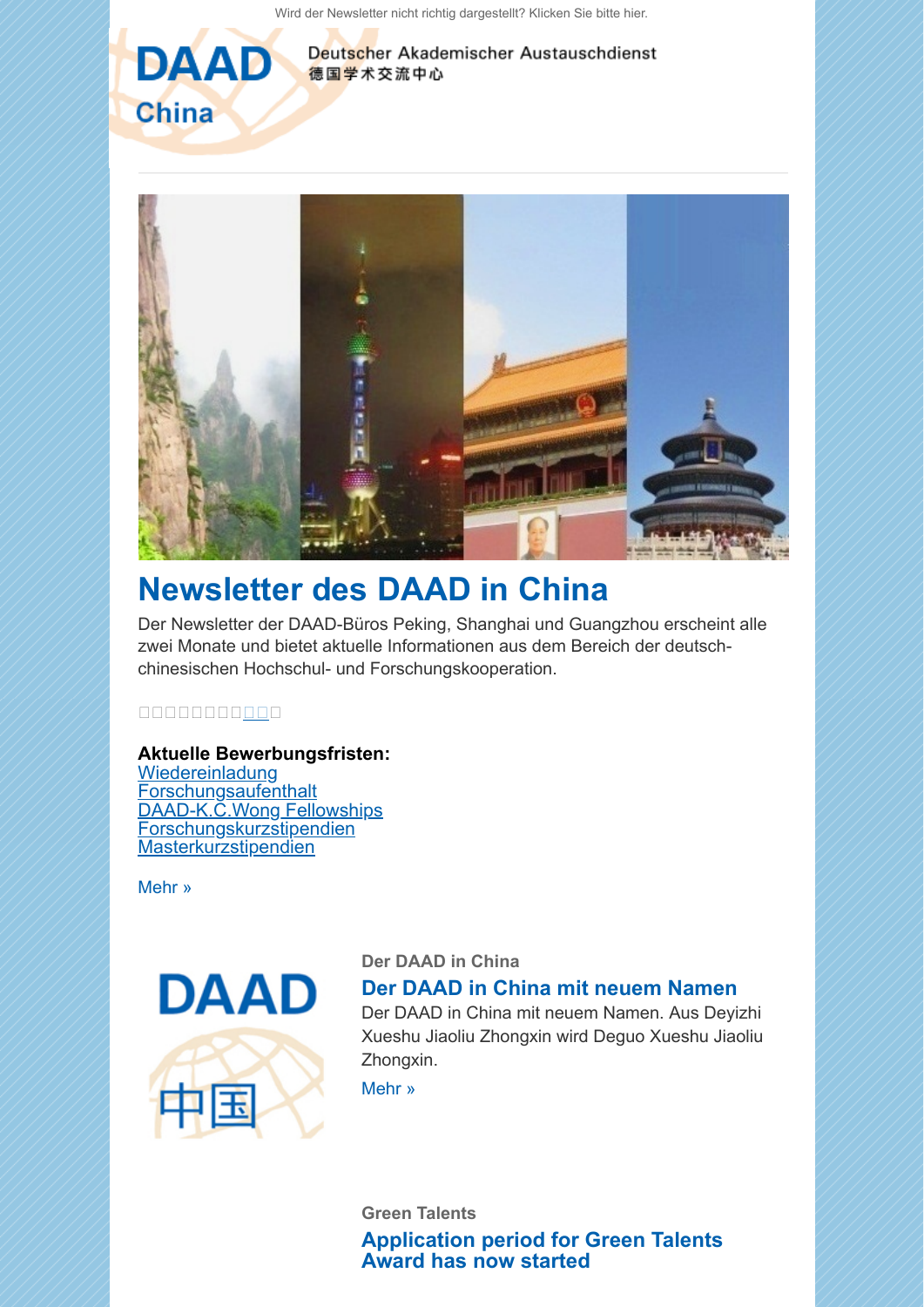

Become a Green Talent, promote your sustainability research in Germany and gain exclusive access to a remarkable network of excellent young researchers.

[Mehr »](https://scnem.com/a.php?sid=c0ek6.136gge4,f=6,n=c0ek6.136gge4,artref=7333129,l=jnqlac.2bsdmss)



# **DCHAN Deutsch-Chinesische [Alumnifachnetzwerke \(DCHAN\)](https://scnem.com/a.php?sid=c0ek6.136gge4,f=6,n=c0ek6.136gge4,artref=7333126,l=jnqlad.lg5c22)**

DCHAN, die Deutsch-Chinesischen Alumnifachnetzwerke, sind eine vom Bundesministerium für Bildung und Forschung (BMBF) finanzierte Fördermaßnahme.

[Mehr »](https://scnem.com/a.php?sid=c0ek6.136gge4,f=6,n=c0ek6.136gge4,artref=7333126,l=jnqlad.lg5c22)



# **WTZ**

# **40 Jahre Deutsch Chinesische [Wissenschaftlich Technologische](https://scnem.com/a.php?sid=c0ek6.136gge4,f=6,n=c0ek6.136gge4,artref=7333128,l=jnqlae.2hj226f) Zusammenarbeit**

Mit der 5. Deutsch Chinesischen Innovationskonferenz wurde das 40 jährige Jubiläum der Unterzeichnung des Abkommens über wissenschaftlich technologische Zusammenarbeit gewürdigt.

[Mehr »](https://scnem.com/a.php?sid=c0ek6.136gge4,f=6,n=c0ek6.136gge4,artref=7333128,l=jnqlae.2hj226f)



# **Bundeskanzler-Stipendium**

# **[Bundeskanzler-Stipendium für](https://scnem.com/a.php?sid=c0ek6.136gge4,f=6,n=c0ek6.136gge4,artref=7333112,l=jnqlaf.54eecd) Führungskräfte von morgen**

Die Alexander von Humboldt-Stiftung vergibt bis zu 50 Bundeskanzler-Stipendien an junge Nachwuchsführungskräfte aus Brasilien, China, Indien, Russland und den USA.

[Mehr »](https://scnem.com/a.php?sid=c0ek6.136gge4,f=6,n=c0ek6.136gge4,artref=7333112,l=jnqlaf.54eecd)



## **CIEET**

# **[Das direkte Gespräch: DAAD-Auftritt auf](https://scnem.com/a.php?sid=c0ek6.136gge4,f=6,n=c0ek6.136gge4,artref=7333127,l=jnqlag.1t197rc) der CIEET-Bildungsmesse in Peking**

Die meisten jungen Menschen in China informieren sich heute über das Internet, auch beim Thema Auslandsstudium.

[Mehr »](https://scnem.com/a.php?sid=c0ek6.136gge4,f=6,n=c0ek6.136gge4,artref=7333127,l=jnqlag.1t197rc)

## **Alumni-Treffen**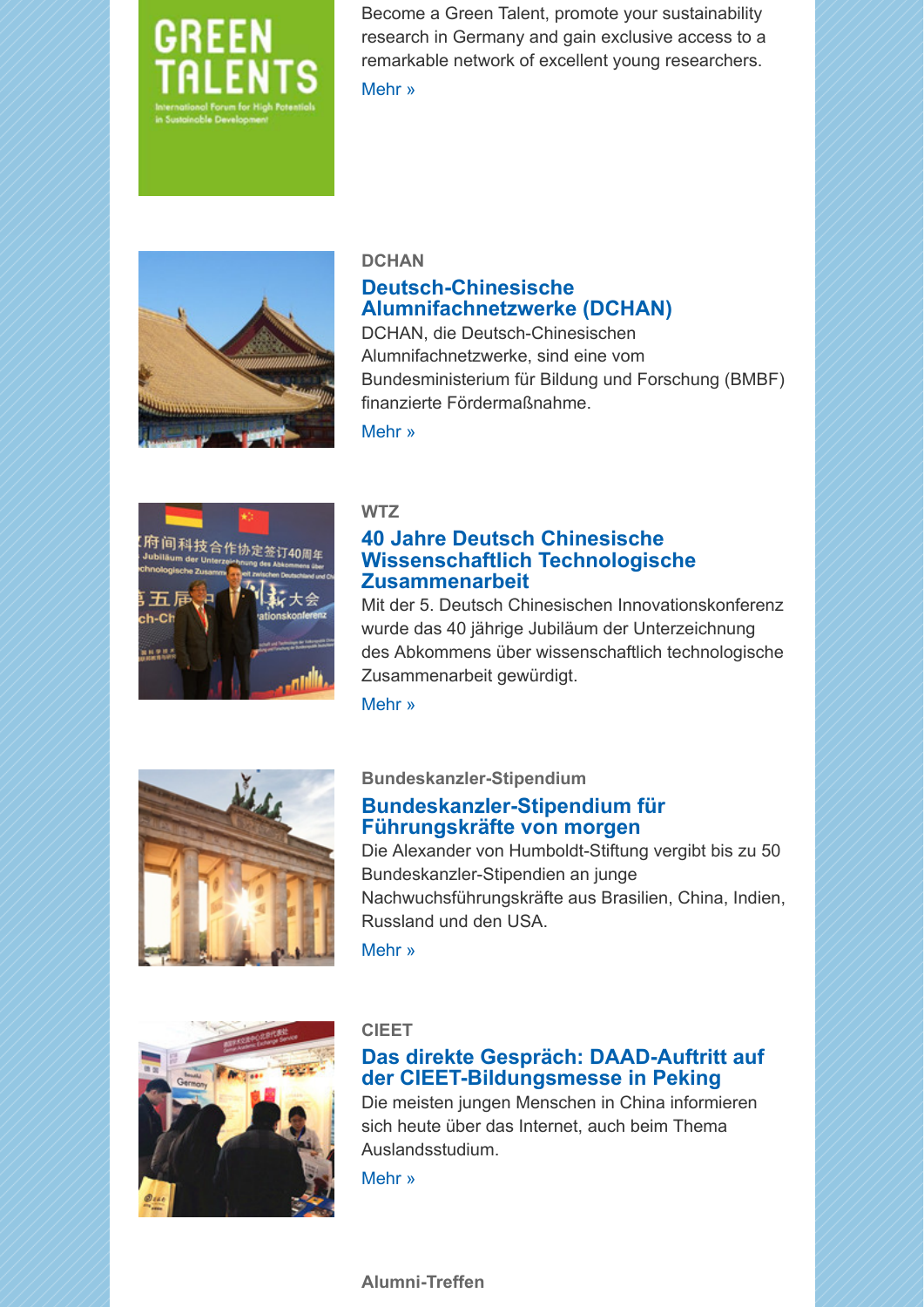

# **[Deutschland-Alumni-Treffen der Provinz](https://scnem.com/a.php?sid=c0ek6.136gge4,f=6,n=c0ek6.136gge4,artref=7333111,l=jnqlah.noq2ba) Guangdong 2018**

Am 14. März richteten das Generalkonsulat Kanton und der DAAD gemeinsam das Deutschland-Alumni-Treffen aus.

[Mehr »](https://scnem.com/a.php?sid=c0ek6.136gge4,f=6,n=c0ek6.136gge4,artref=7333111,l=jnqlah.noq2ba)

#### ANZEIGE



**HTW Berlin - University of Applied Sciences**

The English-language **Master in Project Management & Data Science at the HTW Berlin** will enable you to manage high-level international projects as well as analyse and interpret big data. Join us at HTW Berlin and study in one of the most interesting cities in the world: [http://mpmd.htw-berlin.de/](http://scnem.com/goto.php?l=jnqlaj.15fh8k0,u=8ccc717101048a39,n=c0ek6.136gge4,art_id=c0eko.1ehbpt4)

[Mehr »](https://scnem.com/a.php?sid=c0ek6.136gge4,f=6,n=c0ek6.136gge4,artref=7333125,l=jnqlai.1h7s4e6)

#### ANZEIGE

ESB BUSINESS SCHOOL

**ESB Business School at Reutlingen University [ESB Business School – truly international](https://scnem.com/a.php?sid=c0ek6.136gge4,f=6,n=c0ek6.136gge4,artref=7333124,l=jnqlak.1r79lar)** Study in Germany, Europe's strongest and most dynamic economy. There you will find a truly international business school: ESB Business School in Reutlingen. Our students have access to a network of renowned partner companies. We offer top-ranked undergraduate, graduate and executive programmes in business management and business engineering in German and/or English.

#### [Mehr »](https://scnem.com/a.php?sid=c0ek6.136gge4,f=6,n=c0ek6.136gge4,artref=7333124,l=jnqlak.1r79lar)

#### ANZEIGE

Universität der Künste Berlin **Berlin Career College** 

## **Berlin University of the Arts**

## **[Short Courses at the Berlin Summer](https://scnem.com/a.php?sid=c0ek6.136gge4,f=6,n=c0ek6.136gge4,artref=7333123,l=jnqlal.q5jaq9) University of the Arts 2018**

The Berlin Summer University of the Arts 2018 offers over 30 top-class short courses for international artists to expand their own creative potential, network and career.

[Mehr »](https://scnem.com/a.php?sid=c0ek6.136gge4,f=6,n=c0ek6.136gge4,artref=7333123,l=jnqlal.q5jaq9)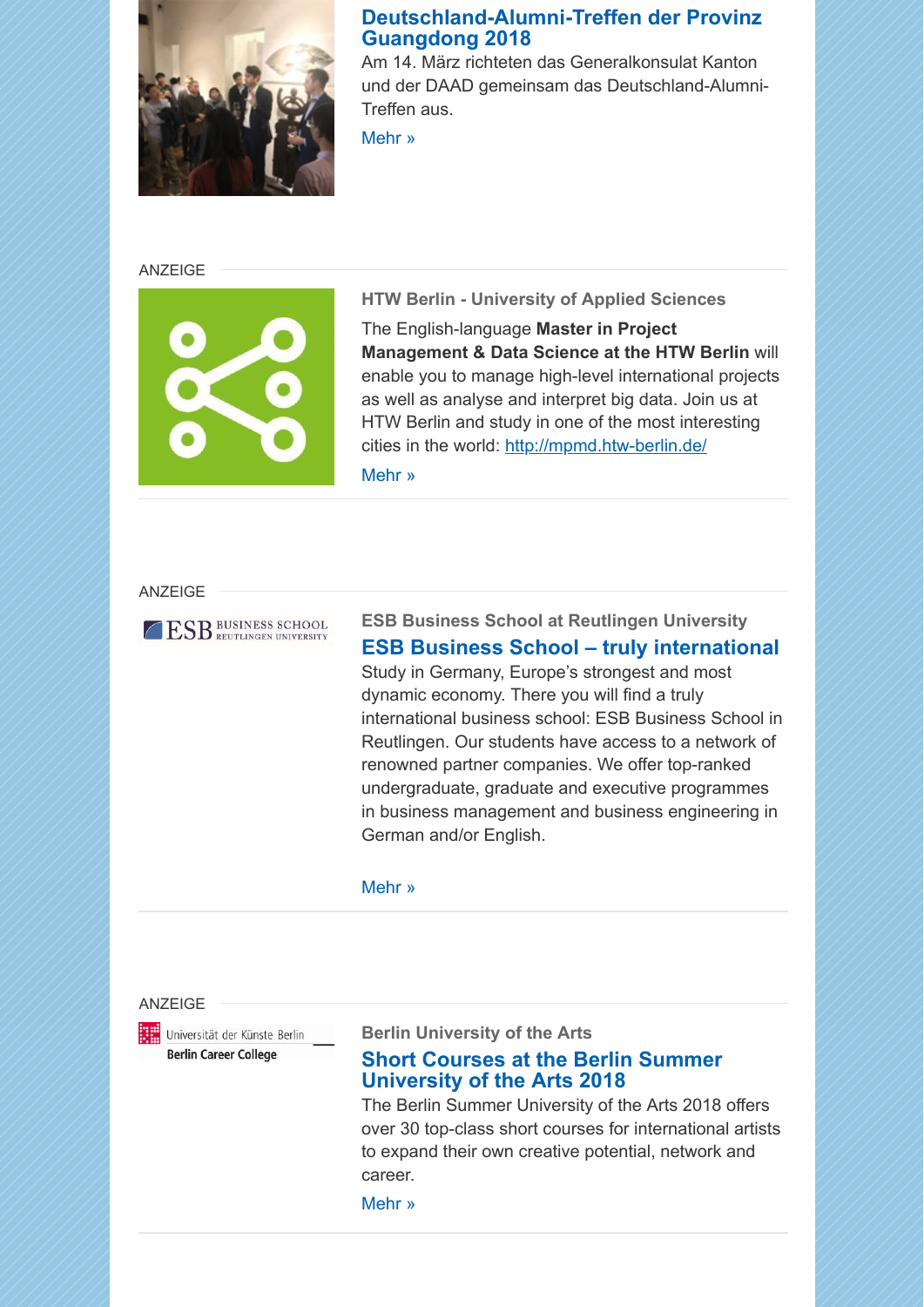#### ANZEIGE



**Trier University of Applied Sciences [Environmental Campus Birkenfeld](https://scnem.com/a.php?sid=c0ek6.136gge4,f=6,n=c0ek6.136gge4,artref=7333122,l=jnqlam.1g9mogh)** Study and live at Europe's first Zero Emission

University and acquire excellent key qualifications to master the challenges of our time!

[Mehr »](https://scnem.com/a.php?sid=c0ek6.136gge4,f=6,n=c0ek6.136gge4,artref=7333122,l=jnqlam.1g9mogh)

ANZEIGE



### **TU Kaiserslautern**

# **18 International Graduate & PhD Programs at Technische Universität Kaiserslautern**

TUK is a top-ranked German research-oriented university & offers high-quality (post)graduate education & (post)doctoral research training in innovative fields of the HighTechWorld, many of them English-taught.

Application deadline: April 30 & Oct 31

More information: [info@isgs.uni-kl.de](mailto:info@isgs.uni-kl.de) [Mehr »](https://scnem.com/a.php?sid=c0ek6.136gge4,f=6,n=c0ek6.136gge4,artref=7333121,l=jnqlan.15tithl)

ANZEIGE



# **Bremen City University of Applied Sciences [Find your MBA, Master or Double Degree](https://scnem.com/a.php?sid=c0ek6.136gge4,f=6,n=c0ek6.136gge4,artref=7333120,l=jnqlao.232ghh6) at the International Graduate Center in Bremen**

The [International Graduate Center](http://scnem.com/goto.php?l=jnqlap.10ieah8,u=8ccc717101048a39,n=c0ek6.136gge4,art_id=c0el1.1dos717) (IGC), cares for future business leaders. We offer part-time and fulltime graduate programs for students and young professionals around the world. With a rich network of partners in business and science we supply high quality education at a master's level. Our international and application-oriented degree programs prepare for leadership tasks and empower students to build successful careers.

[Mehr »](https://scnem.com/a.php?sid=c0ek6.136gge4,f=6,n=c0ek6.136gge4,artref=7333120,l=jnqlao.232ghh6)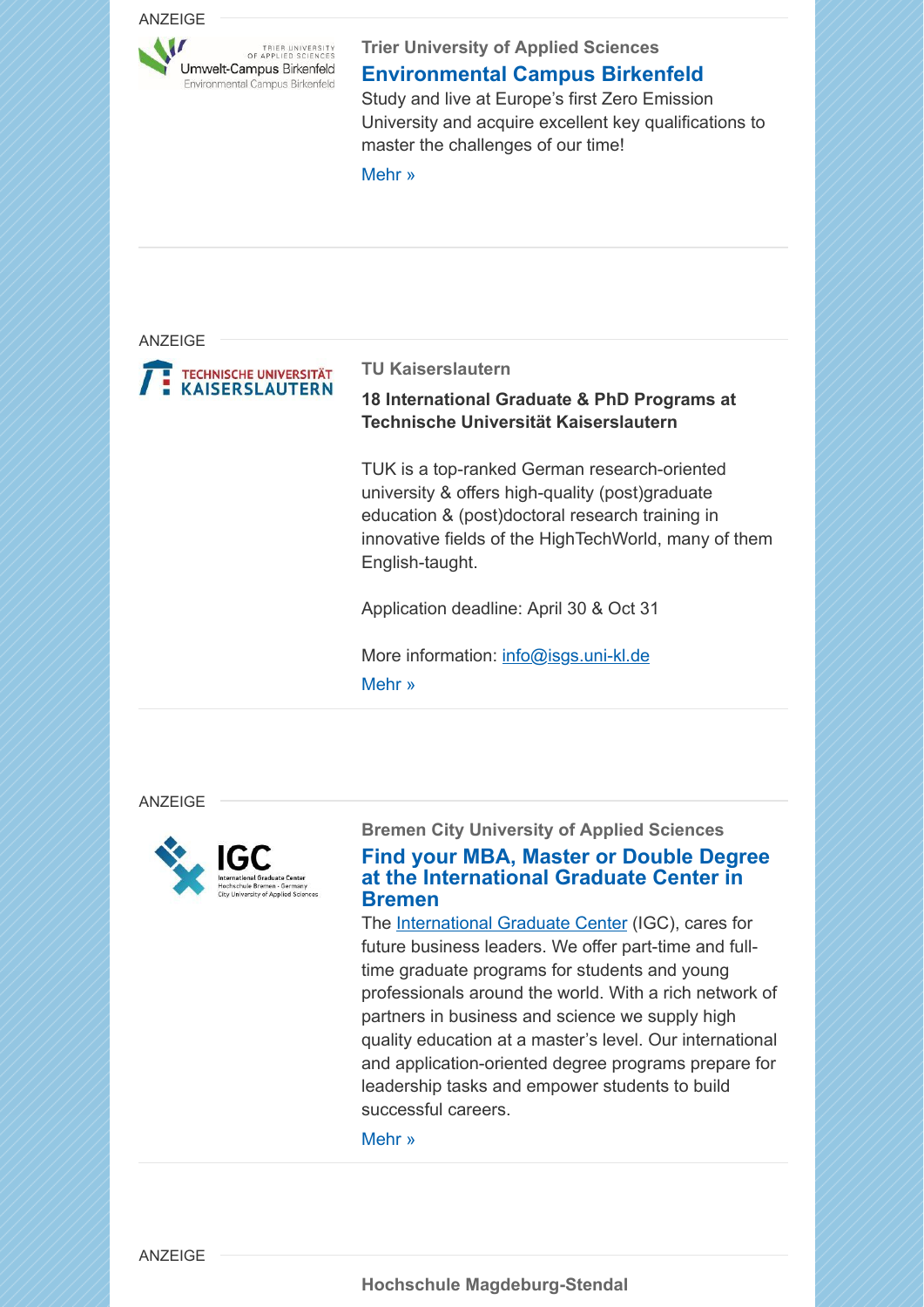

# **Study in Magdeburg and Stendal (Germany) at the University of Applied Sciences**

Interested students can choose from around 50 study programs in Magdeburg and Stendal. Around 130 professors guarantee a very good staff-to-student contact ratio.

Interdisciplinarity and practical relevance (e.g. internships) are an integral part of all courses and linked to our focus of applied sciences and Employability.

[Mehr »](https://scnem.com/a.php?sid=c0ek6.136gge4,f=6,n=c0ek6.136gge4,artref=7333119,l=jnqlaq.1mr1rt1)

**ANZEIGE** 



#### **PFH Goettingen**

State-accredited PFH is a private university in Göttingen focusing on entrepreneurial thinking. It currently offers 3 programmes in English: one for students preparing for their studies (foundation programme), a master in general management and one master in composites. PFH also offers a job gurantee after graduation – sounds good? Find out more.

[Mehr »](https://scnem.com/a.php?sid=c0ek6.136gge4,f=6,n=c0ek6.136gge4,artref=7333118,l=jnqlar.1b4bsn3)

ANZEIGE



**COBURG UNIVERSITY** of applied sciences and arts

FINANCIAL MANAGEMENT

### **Coburg University (Bavaria)**

If you are interested in general management and finance, have an entrepreneurial spirit, are globallyminded and ambitious, our **MBA Program Financial Management** could be just right for you! It is the only English-taught international full-time MBA program in Germany with a dedicated focus on *finance*. The program is internationally oriented and geared to the requirements of foreign students. The language of instruction is English. The program commences on October 1<sup>st</sup>. Take a look!

[Mehr »](https://scnem.com/a.php?sid=c0ek6.136gge4,f=6,n=c0ek6.136gge4,artref=7333117,l=jnqlas.24f5dih)

ANZEIGE

**Berlin School of Economics and Law Berlin School of Economics and Law [offers MBA and International Master's](https://scnem.com/a.php?sid=c0ek6.136gge4,f=6,n=c0ek6.136gge4,artref=7333116,l=jnqlat.t8d5a7)**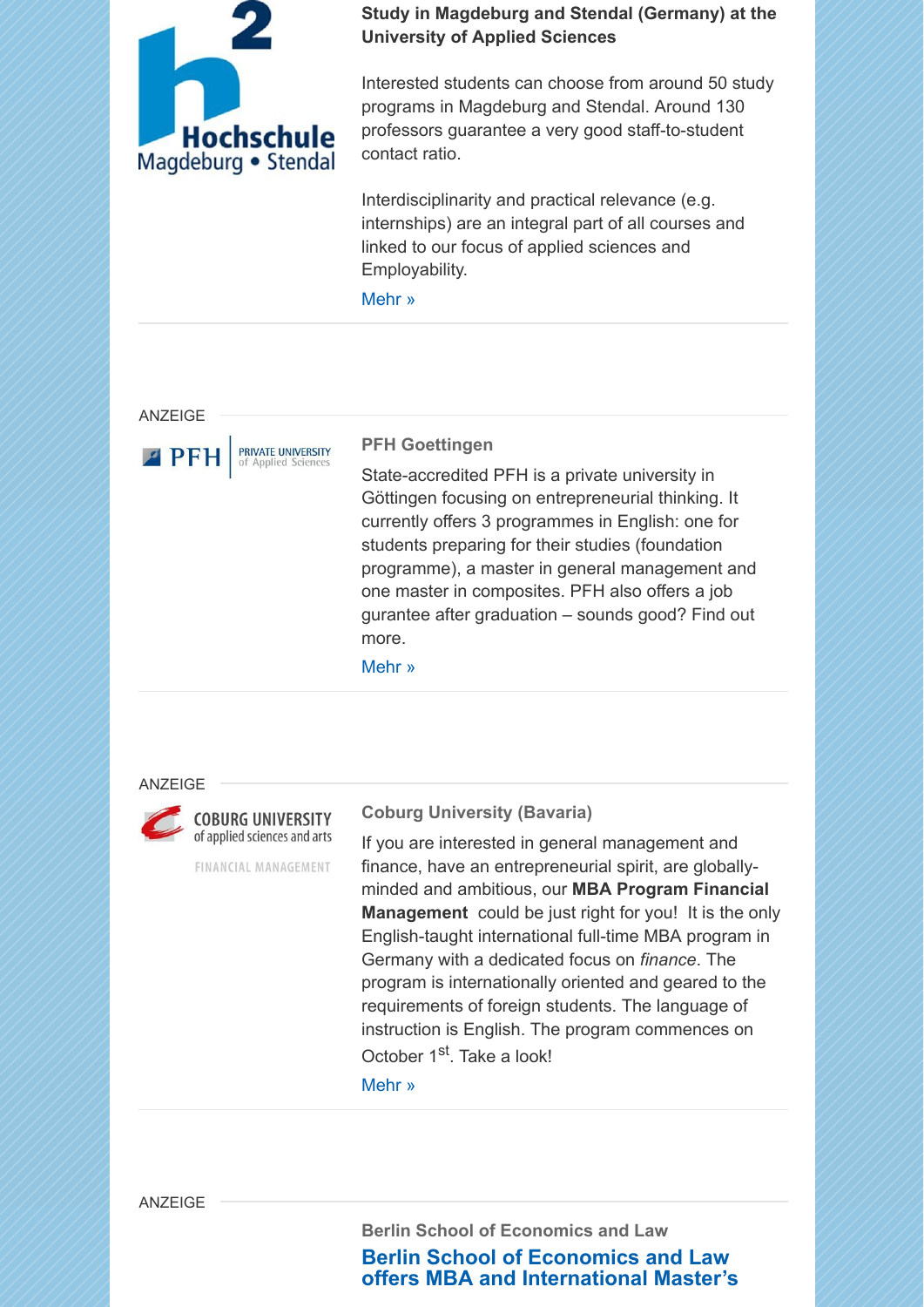

### **[Programmes](https://scnem.com/a.php?sid=c0ek6.136gge4,f=6,n=c0ek6.136gge4,artref=7333116,l=jnqlat.t8d5a7)**

English-taught \* Leadership Skills \* Digital Focus \* International Student Body \* Renowned Partner Universities \* Career Consultation & Corporate Network \* Berlin Experience \* Low Costs

More information: www.mba-berlin.de/en/mba[masterprogramme-at-the-berlin-professional-school/](http://scnem.com/goto.php?l=jnqlau.1md1dbs,u=8ccc717101048a39,n=c0ek6.136gge4,art_id=c0elb.bc01dn) [Mehr »](https://scnem.com/a.php?sid=c0ek6.136gge4,f=6,n=c0ek6.136gge4,artref=7333116,l=jnqlat.t8d5a7)

#### ANZEIGE



**Kempten University of Applied Sciences**

### **Kempten (Germany): MBA International Business Management & Leadership:**

Our MBA helps you make a career stride either internationally or in one of Germany's world market leading companies. Overview: international, flexible & practice-oriented, very attractive and safe region, international EPAS accreditation, 4 different Tracks, start: September or March. To find out more, go to [www.mba-kempten.de](http://scnem.com/goto.php?l=jnqlaw.224dbge,u=8ccc717101048a39,n=c0ek6.136gge4,art_id=c0eld.46oah4)

[Mehr »](https://scnem.com/a.php?sid=c0ek6.136gge4,f=6,n=c0ek6.136gge4,artref=7333115,l=jnqlav.1c2if3e)

#### ANZEIGE

**Hochschule Offenburg** offenburg.university

**Offenburg University**

**New Master's Program in Biotechnology (M.Sc.) Graduate School of Offenburg University**

**www.hs-offenburg.de/mbt**

- English taught program
- German-Polish double-degree
- Excellent career opportunities
- Small student-teacher ratio
- Hands-on instruction
- Very well-equipped laboratories and facilities
- Comprehensive, individual services
- Safe and friendly environment

#### [Mehr »](https://scnem.com/a.php?sid=c0ek6.136gge4,f=6,n=c0ek6.136gge4,artref=7333114,l=jnqlax.112ds7e)

**Impressum**

[DAAD Peking](http://scnem.com/goto.php?l=jnqlaz.16n6703,u=8ccc717101048a39,n=c0ek6.136gge4,art_id=c0ek6.136gge4) **Newsletterarchiv** 

**Redaktion**